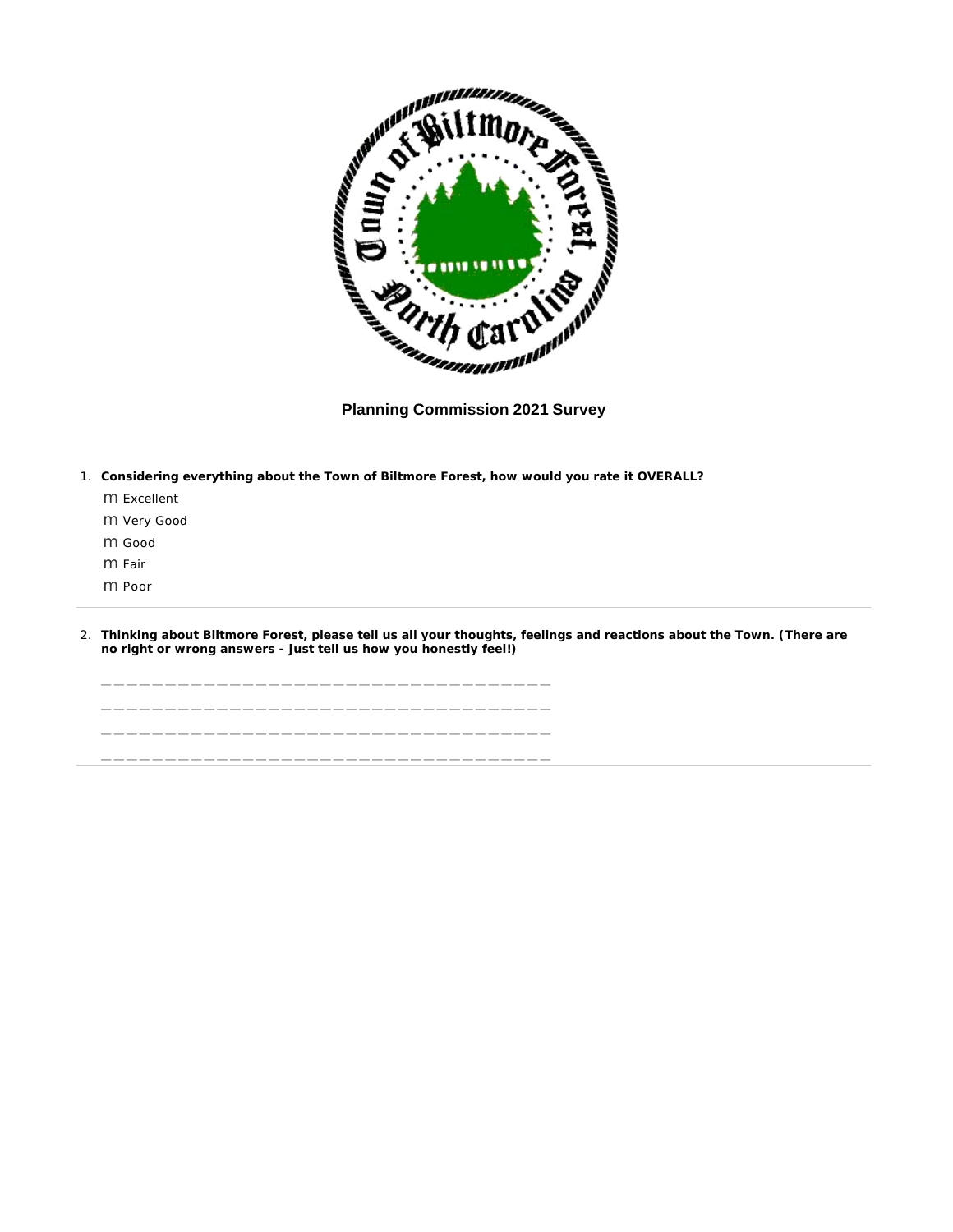3. **Below,again, are a series of statements about the Town of Biltmore Forest. For each statement, please check the box that best describes how you would rate the Town:**

|                                                                                                             | Excellent | Very Good | Good | Fair | Poor |
|-------------------------------------------------------------------------------------------------------------|-----------|-----------|------|------|------|
| Being a Town that<br>protects mature trees<br>and the tree canopy?                                          | m         | m         | m    | m    | m    |
| Being a Town where it<br>is safe to walk?                                                                   | m         | m         | m    | m    | m    |
| Being a Town that you<br>are proud to live in?                                                              | m         | m         | m    | m    | m    |
| Being a Town that has<br>professional/competent<br>Police?                                                  | m         | m         | m    | m    | m    |
| Being a Town that has<br>a                                                                                  |           |           |      |      |      |
| professional/competent<br><b>Public Works</b><br>Department?                                                | m         | m         | m    | m    | m    |
| Being a Town that<br>gives you confidence<br>that zoning ordinances<br>are consistently<br>enforced?        | m         | m         | m    | m    | m    |
| Being a Town where<br>there are plans to<br>quide future<br>development?                                    | m         | m         | m    | m    | m    |
| Being a Town where<br>there are appropriate<br>Parks to use and enjoy?                                      | m         | m         | m    | m    | m    |
| Being a Town that is<br>enjoyable for people of<br>all ages?                                                | m         | m         | m    | m    | m    |
| Being a Town that has<br>effective speed<br>enforcement?                                                    | m         | m         | m    | m    | m    |
| Being a Town where<br>there are Social<br>Activities?                                                       | m         | m         | m    | m    | m    |
| Being a Town where<br>there are guidelines for<br>buffering between<br>neighbors and high<br>traffic zones? | m         | m         | m    | m    | m    |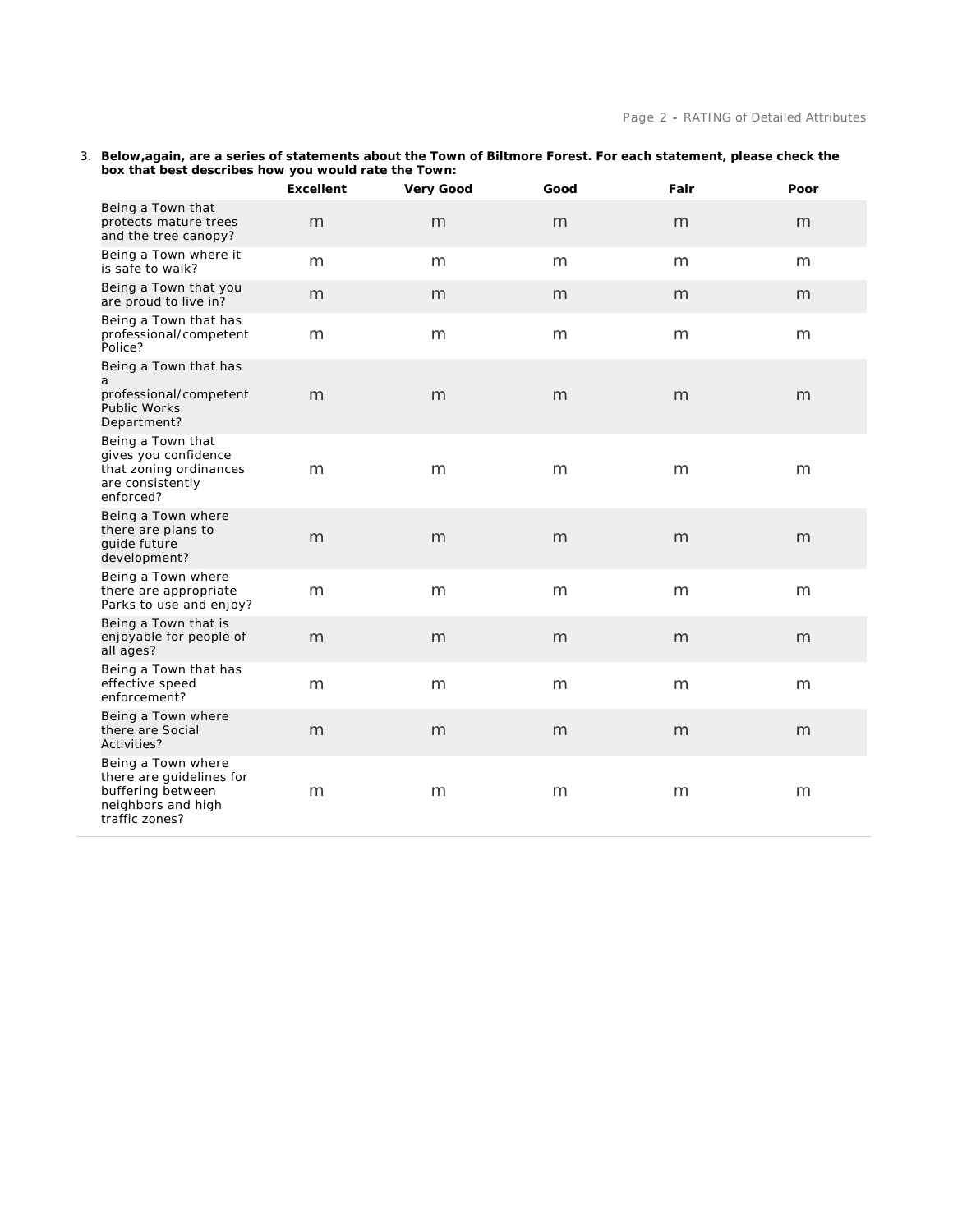4. **Below,again, are a series of statements about the Town of Biltmore Forest. For each statement, please check the box that best describes how IMPORTANT you would feel each statement is:**

|                                                                                                             | Very Important | Important | Neither<br>Important or<br>Unimportant | Not Important | Not Important at<br>AII |
|-------------------------------------------------------------------------------------------------------------|----------------|-----------|----------------------------------------|---------------|-------------------------|
| Being a Town that<br>protects mature trees<br>and the tree canopy?                                          | m              | m         | m                                      | m             | m                       |
| Being a Town where it<br>is safe to walk?                                                                   | m              | m         | m                                      | m             | m                       |
| Being a Town that you<br>are proud to live in?                                                              | m              | m         | m                                      | m             | m                       |
| Being a Town that has<br>professional/competent<br>Police?                                                  | m              | m         | m                                      | m             | m                       |
| Being a Town that has<br>a<br>professional/competent<br><b>Public Works</b><br>Department?                  | m              | m         | m                                      | m             | m                       |
| Being a Town that<br>gives you confidence<br>that zoning ordinances<br>are consistently<br>enforced?        | m              | m         | m                                      | m             | m                       |
| Being a Town where<br>there are plans to<br>quide future<br>development?                                    | m              | m         | m                                      | m             | m                       |
| Being a Town where<br>there are appropriate<br>Parks to use and enjoy?                                      | m              | m         | m                                      | m             | m                       |
| Being a Town that is<br>enjoyable for people of<br>all ages?                                                | m              | m         | m                                      | m             | m                       |
| Being a Town that has<br>effective speed<br>enforcement?                                                    | m              | m         | m                                      | m             | m                       |
| Being a Town where<br>there are Social<br>Activities?                                                       | m              | m         | m                                      | m             | m                       |
| Being a Town where<br>there are guidelines for<br>buffering between<br>neighbors and high<br>traffic zones? | m              | m         | m                                      | m             | m                       |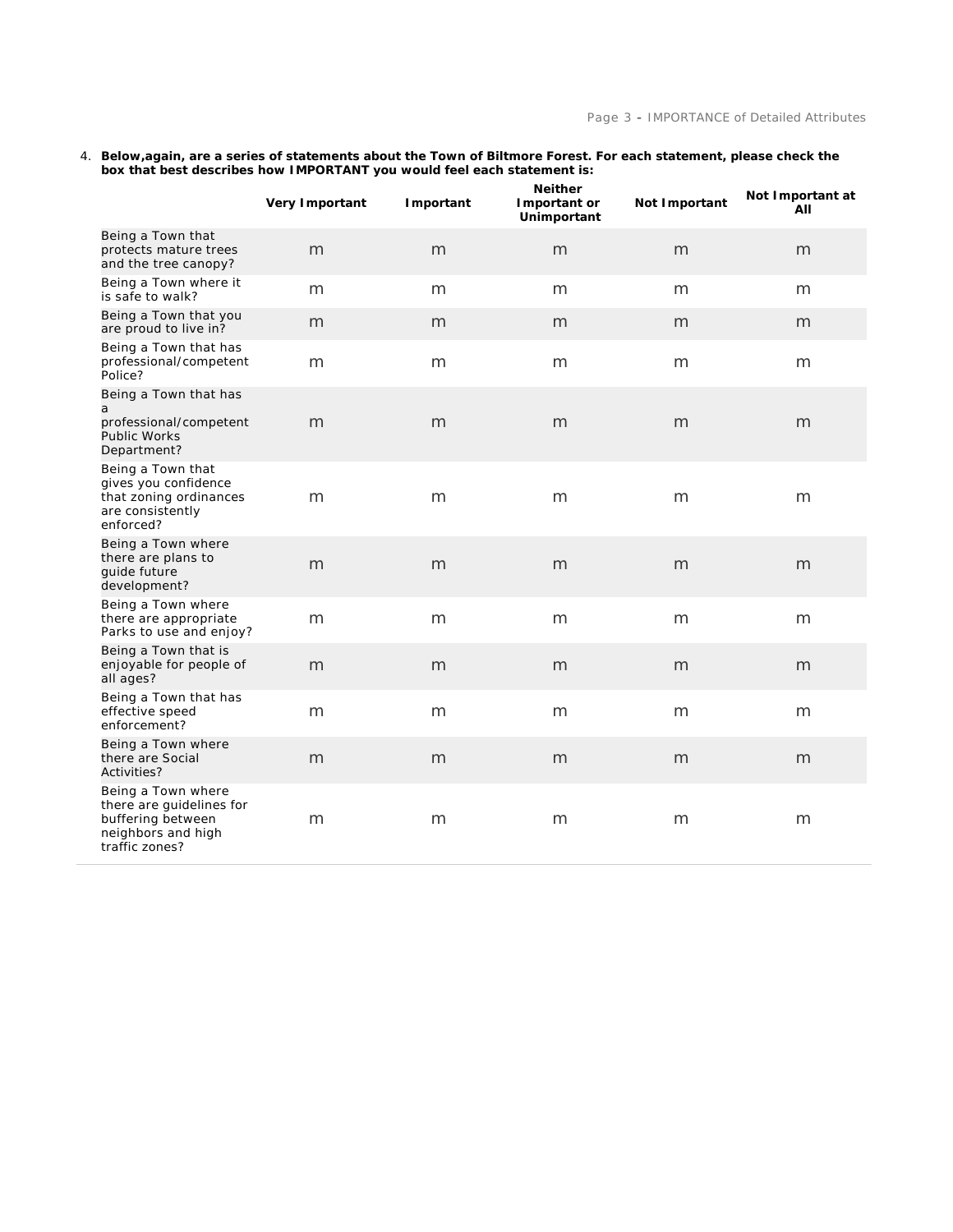5. **Below are a series of HYPOTHETICAL directions that the Town could take for various focus areas in the future, where we would appreciate your opinion. (Please check one box for each statement)**

|                                                                             | I'd like MORE of this | Current Level is Adequate | I'd like LESS of this |
|-----------------------------------------------------------------------------|-----------------------|---------------------------|-----------------------|
| Walking Trails within existing<br>Parks                                     | m                     | m                         | m                     |
| Enforcement of Zoning<br>Ordinances                                         | m                     | m                         | m                     |
| Speed Humps                                                                 | m                     | m                         | m                     |
| Upgraded Activity Structures<br>for children in the parks                   | m                     | m                         | m                     |
| <b>Enforcement of Speeding</b>                                              | m                     | m                         | m                     |
| New Planting of Hardwood<br>Trees (Oak, Maple, Walnut,<br>etc) along roads. | m                     | m                         | m                     |
| Forbidding Clear Cutting for<br>any reason                                  | m                     | m                         | m                     |

6. **The following questions are simply to help us understand responses.**

|                                                                                     | Yes | <b>No</b> |
|-------------------------------------------------------------------------------------|-----|-----------|
| Do you live in Biltmore Forest Full-time<br>$($ >6mo/year), or not?                 | m   | m         |
| Have you ever attended a Board of<br>Commissioners Meeting, or not?                 | m   | m         |
| Are you familiar with the Tree<br>Protection Ordinances, or not?                    | m   | m         |
| Have you ever attended a Board of<br>Adjustment Meeting, or not?                    | m   | m         |
| Are you familiar with the current<br>Fences, Walls, and Gates Ordinance,<br>or not? | m   | m         |
| Are you familiar with the Accessory<br>Structure Ordinances, or not?                | m   | m         |